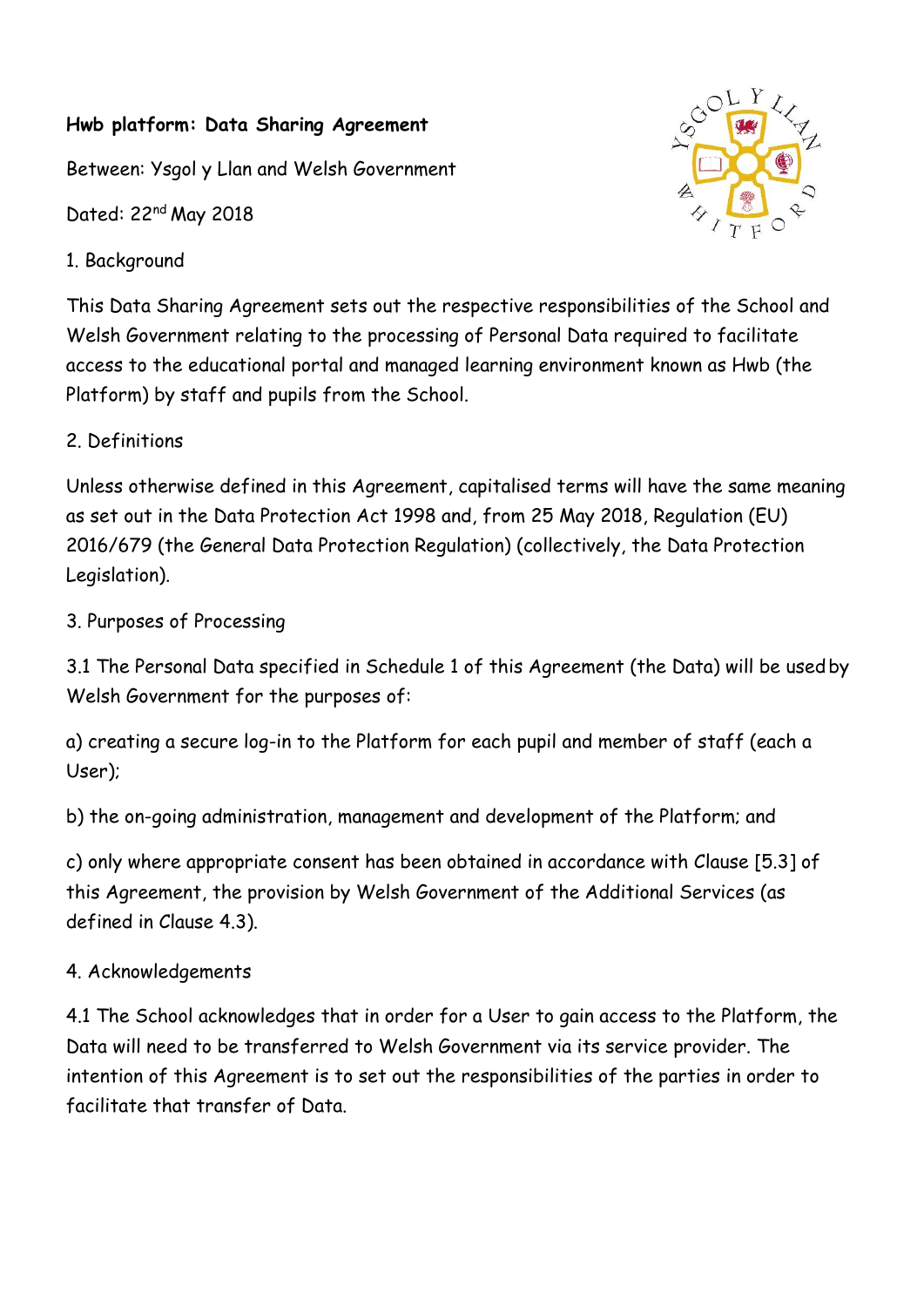4.2 Under the Education (National Curriculum) (Assessment Arrangements for Reading and Numeracy) (Wales) Order 2013, Welsh Ministers have prescribed that certain reading and numeracy tests must be completed by all pupils at maintained schools in Wales. Welsh Ministers have further prescribed that, from September 2018, certain tests must be completed online via the Platform. As these tests move online, they will be changing format and will be known as 'personalised assessments'. Accordingly, all pupils at the School must be provided with a secure log-in to the Platform.

4.3 Welsh Government will also make available further services to Users via the Platform (the Additional Services), where they consent to receiving these Additional Services. A User will only be provided with access to the Additional Services where the appropriate consent has been obtained in accordance with Clause [5.3].

4.4 The parties acknowledge and agree that:

a) for the purposes of the Data Protection Legislation and in respect of the Data only, the School is the Controller;

b) once the Data has been transferred to Welsh Government, Welsh Government shall become an independent Controller in respect of the Data; and

c) in respect of the Purposes at Clauses 3.1 (a) and (b), Welsh Government is required to create secure log-ins for every pupil in Wales, including all of the pupils in the School.

5. School's responsibilities

5.1 The School shall transfer to Welsh Government the Data in respect of all pupils and staff via the All-Wales Education online provisioning service, the details of which will be made available to the School after signature of this Agreement.

5.2 The School agrees that, before any Data is transferred to Welsh Government, it shall: a) provide to each User and, where you believe it is appropriate, to the person with parental responsibility for that User, a valid privacy notice which complies with the Data Protection Legislation; and

b) ensure that it has is a valid condition for processing which would enable the School to transfer the Data to Welsh Government.

5.3 The School shall, so far as a User is able to give a valid consent, seek consent from each User for that User to access the Additional Services. A template consent form is set out in Schedule 2 to this Agreement. In respect of Users who you believe do not have the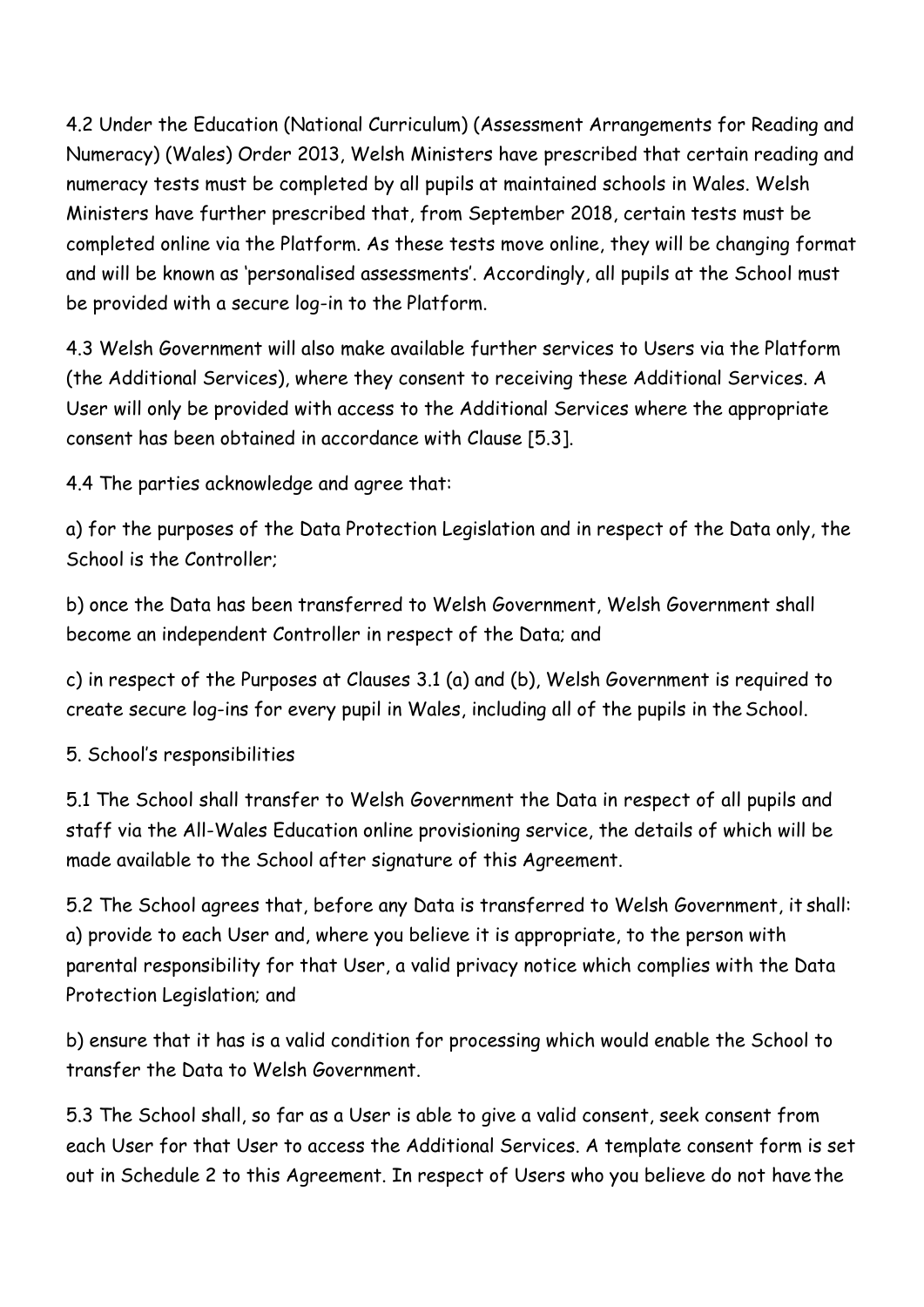capacity to consent to the Processing of their Data for the Additional Services, the School shall seek consent from a person with parental responsibility.

5.4 The School shall inform Welsh Government of those Users for whom consent has been obtained for the Additional Services at the time the Data is transferred to Welsh Government in accordance with Clause 5.1.

## 6. Welsh Government's responsibilities

6.1 Welsh Government agrees that it will use the Data for the Purposes only and, in particular, it shall not provide the Additional Services to those Users who have not provided their valid consent. Welsh Government shall take the security measures set out in Schedule 3 in respect of the Hwb Platform.

### 7. Governing law and jurisdiction

7.1 This Agreement and all disputes or claims arising out of or in connection with it (including non-contractual disputes or claims) will be governed by the laws of England and Wales as applied in Wales. We both irrevocably agree that the courts of Wales shall have exclusive jurisdiction to settle any dispute or claim that arises out of or in connection with this Agreement (including non-contractual disputes or claims).

7.2 This Agreement is for the benefit of the parties to it and is not intended tobenefit, or be enforceable by, anyone else.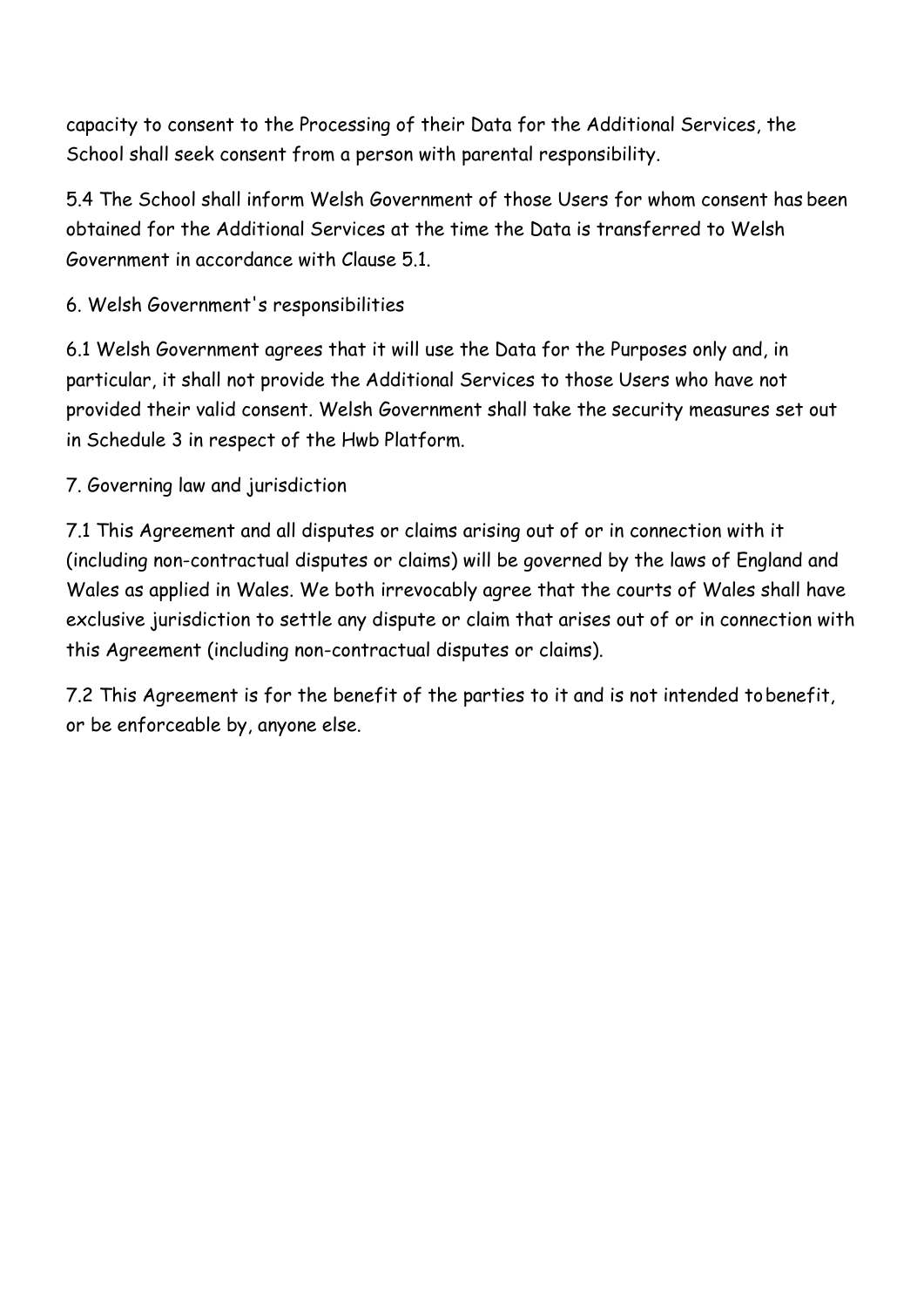#### **Data**

Pupil data:

- Surname
- Forename
- Date of birth (Only for the purpose of Online Personalised Assessments)
- Gender
- Class/registration group name and ID
- Subject/class (allow for multiple entries) name and ID
- National curriculum year
- School name and ID
- Hwb hashed UPN

Staff data:

- Surname
- Forename

 Subject/class/registration group (allow for multiple entries) with which member of staff is associated (if available) – name and ID

 National curriculum year with which member of staff is associated (if available, e.g. for heads of year)

- School name and ID
- Staff identifier letters/number (though Hwb log-in may be used as staff ID)
- Teacher Category

Head teacher:

- Surname
- Forename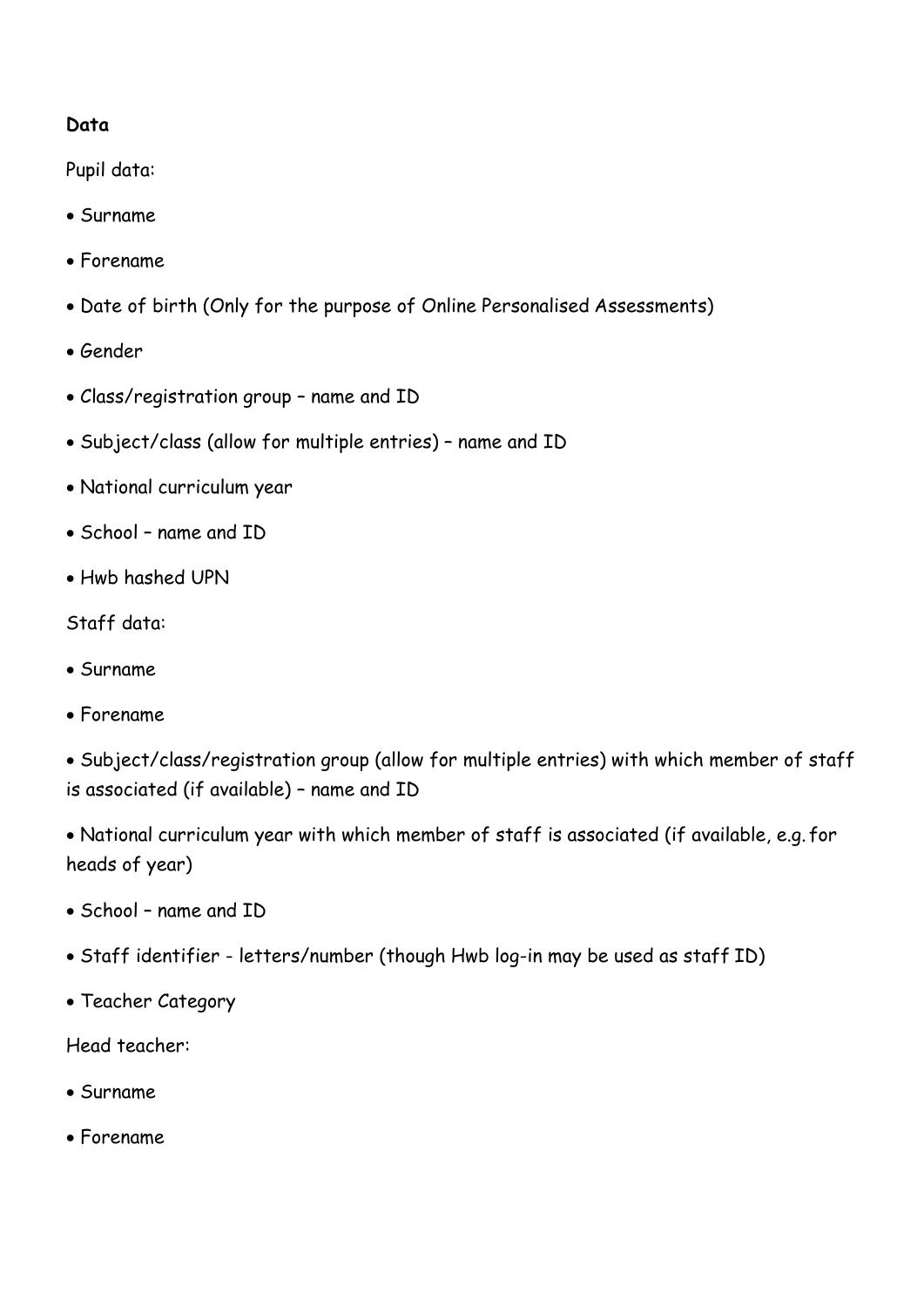- School name and ID
- Staff identifier letters/number (though Hwb log-in may be used as staff ID)
- Teacher Category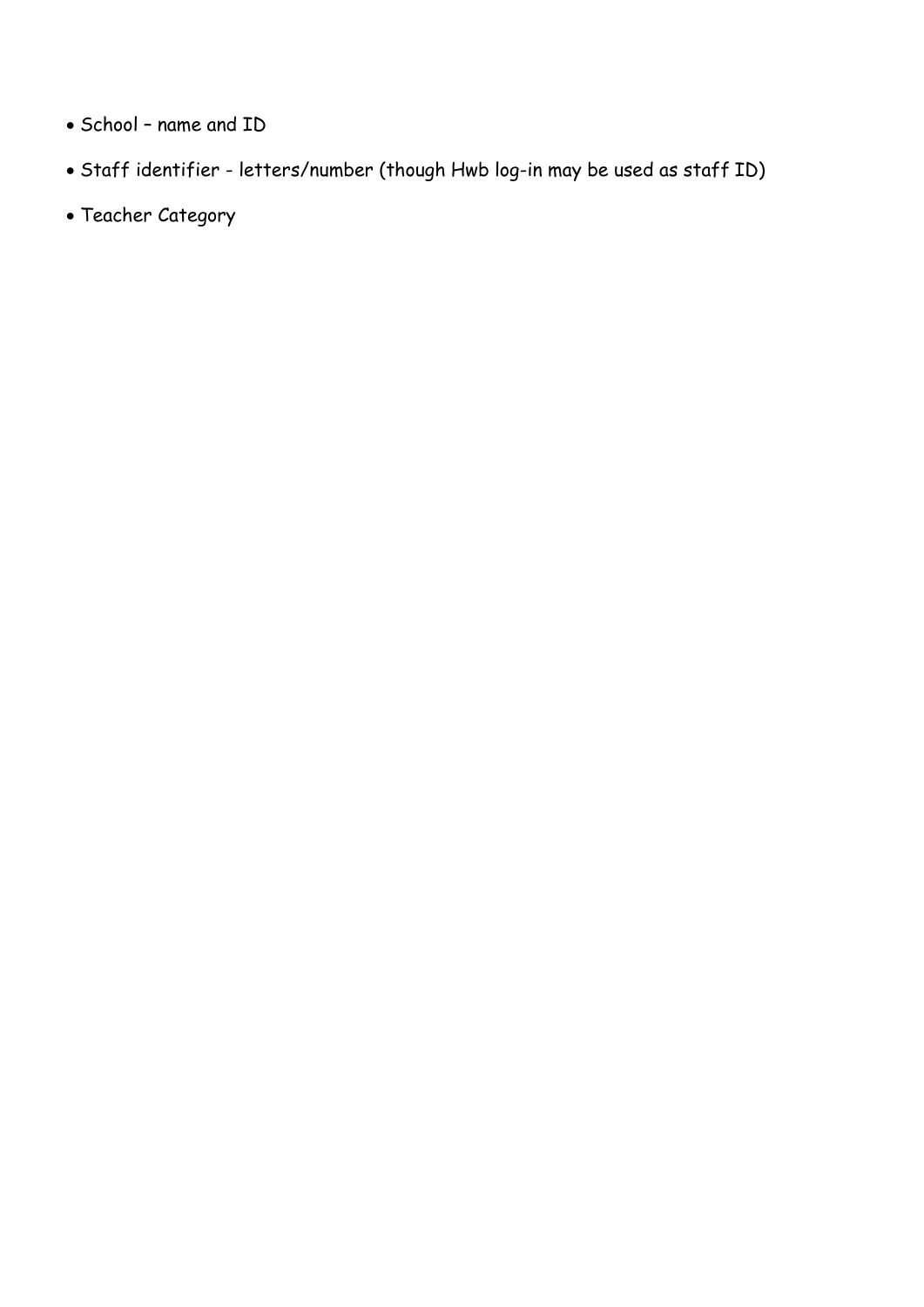### **Security**

The Hwb Platform

The Platform has data protection requirements included as part of the design process, the main intention being to prevent:

- Unauthorised people seeing personal data
- Unauthorised changes to personal data

The Platform is assessed at least once a year to make sure the security measures remain appropriate, this includes risk reviews and ethical hacking tests.

The Platform is cloud-based and only cloud service providers that meet the following are used:

- Data centre locations:
	- o Either, in the UK, Europe or other countries that have been independently assessed as implementing suitable data protection arrangements
	- o And/or, a contractual commitment to enforce data protection principles, using wording that has been independently approved as being suitable
- Physical security at their data centres to prevent intruders
- Technical security measures as part of the cloud service to make sure personal data is safe

For the Platform functionality controlled by Welsh Government the following technical security measures are implemented:

- Additional authentication for access to administrative functions
- Use of encryption when sending or receiving personal data
- Controls to prevent web-based attacks, such as:
	- o Cross-site scripting
	- o SQL injection
	- o Clickjacking